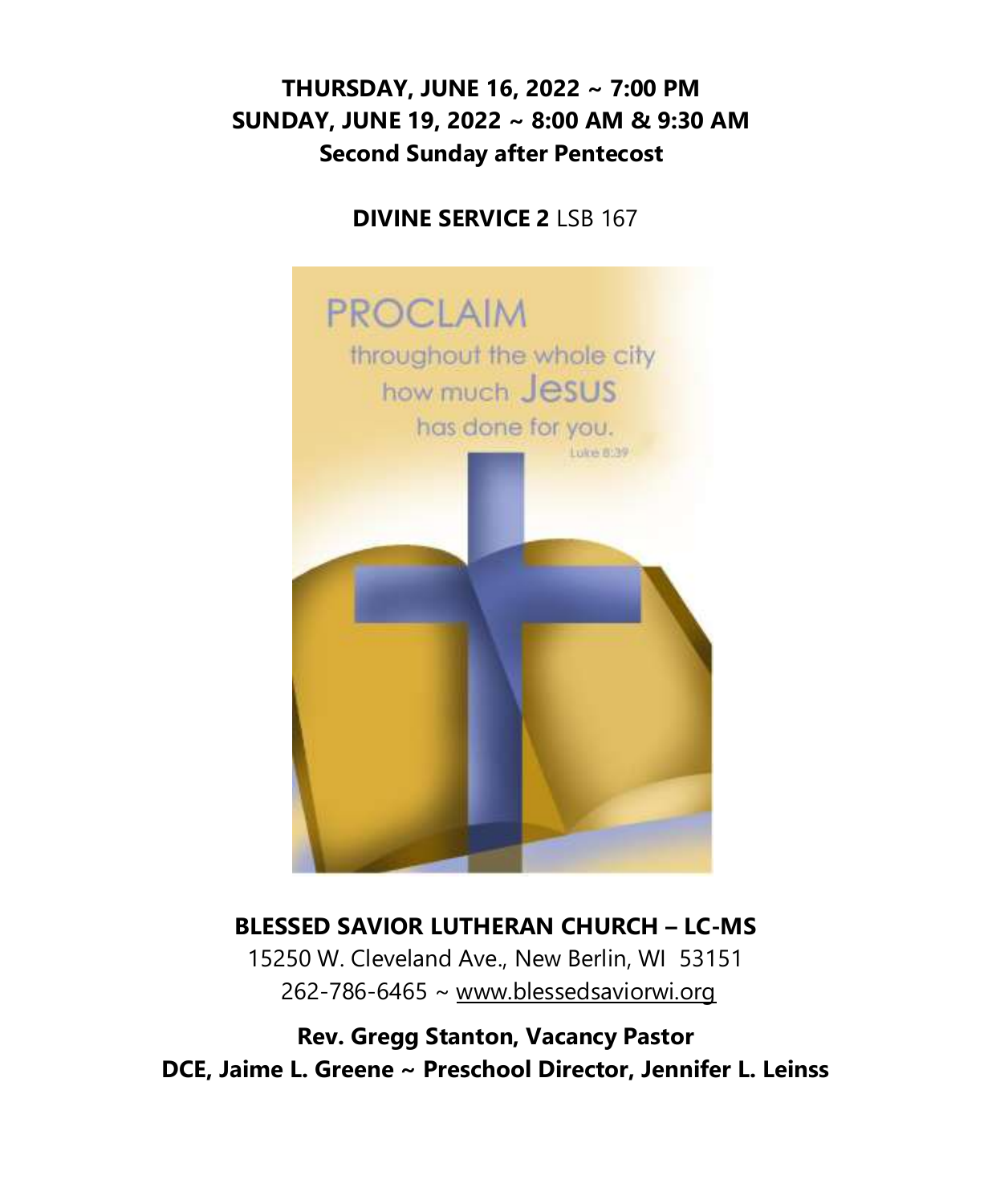### **WE WELCOME YOU IN THE NAME OF JESUS**

For your convenience personal hearing assistance units are available. Large Print Bulletins, Newsletters, and Portals of Prayers are also available. Please ask an usher for assistance.

As you are entering the sanctuary, you are entering the house of God. Prepare yourselves for worship by silently meditating on God's love. Please refrain from loud conversation before the service that would distract those for whom a preparatory meditation is important.

To those who may be visiting us today, your presence here today is a delight to us! With joy we welcome you in the name of Jesus.

# **(7:00 PM & 9:30 AM) PRE-SERVICE ANTHEM "I Love to Tell the Story"**

I love to tell the story Of unseen things above, Of Jesus and His glory, Of Jesus and His love. I love to tell the story, Because I know 'tis true; It satisfies my longings As nothing else can do. I love to tell the story, 'Twill be my theme in glory To tell the old, old story of Jesus and His love. I love to tell the story; For those who know it best Seem hungering and thirsting To hear it like the rest. And when, in scenes of glory, I sing the new, new song, 'Twill be the old, old story, That I have loved so long. (Refrain)

# **WELCOME**

**HYMN Come, Thou Almighty King LSB 905** *(Please rise for the last stanza)*

# **INVOCATION, CONFESSION OF SINS and ABSOLUTION**

*(The sign of the cross may be made by all in remembrance of their Baptism.)*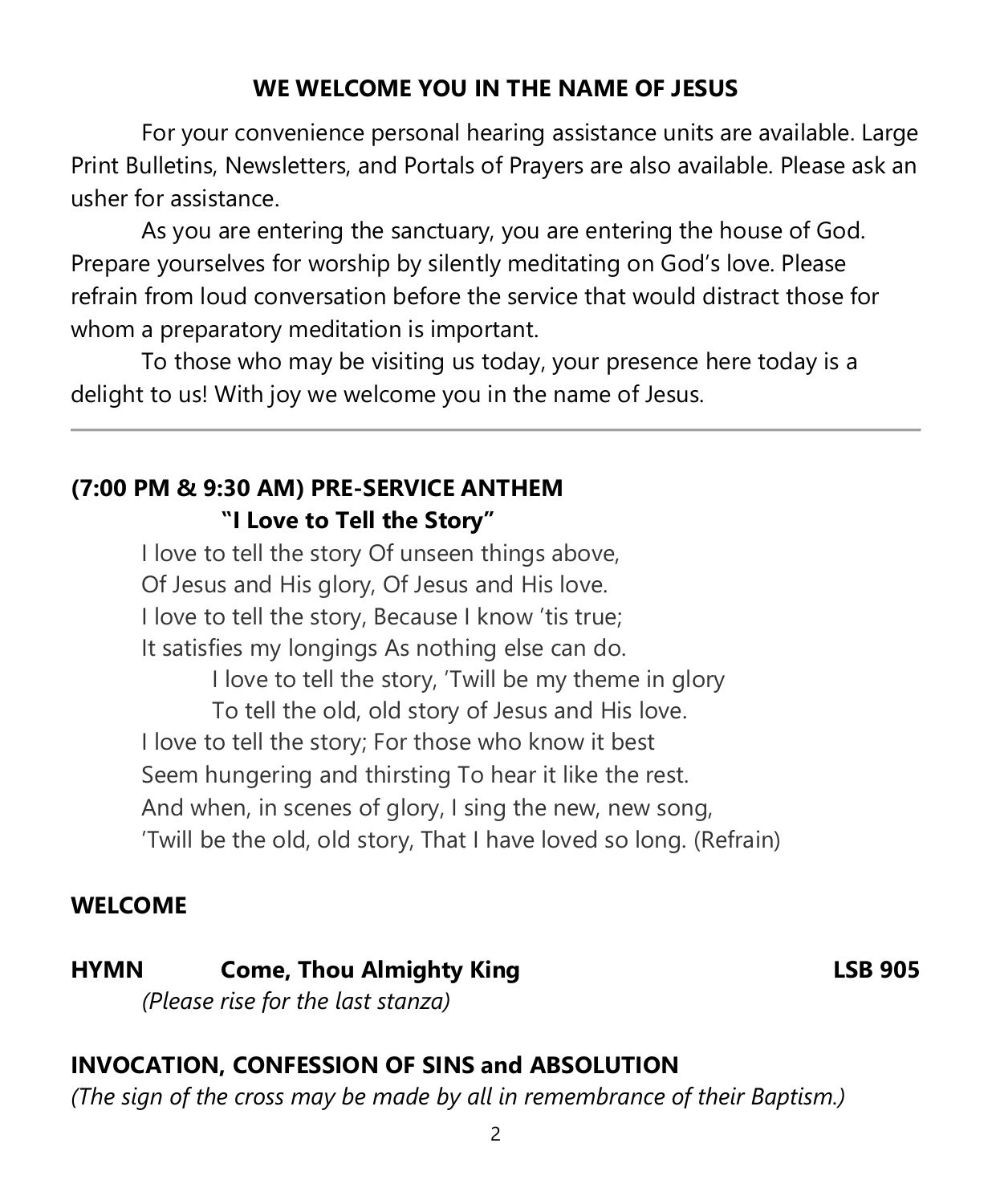- **P** In the name of the Father and of the  $\pm$  Son and of the Holy Spirit.
- C **Amen.**
- $\mathbf{P}$  If we say we have no sin, we deceive ourselves, and the truth is not in us.
- C **But if we confess our sins, God, who is faithful and just, will forgive our sins and cleanse us from all unrighteousness.**
- $\mathbf{P}$  Let us then confess our sins to God our Father.
- C **Most merciful God, we confess that we are by nature sinful and unclean. We have sinned against You in thought, word, and deed, by what we have done and by what we have left undone. We have not loved You with our whole heart; we have not loved our neighbors as ourselves. We justly deserve Your present and eternal punishment. For the sake of Your Son, Jesus Christ, have mercy on us. Forgive us, renew us, and lead us, so that we may delight in Your will and walk in Your ways to the glory of Your holy name. Amen.**
- $\mathbf{P}$  Almighty God in His mercy has given His Son to die for you and for His sake forgives you all your sins. As a called and ordained servant of Christ, and by His authority, I therefore forgive you all your sins in the name of the Father and of the  $\pm$  Son and of the Holy Spirit.
- C **Amen.**

**KYRIE** *LSB 168*

 $\left| \mathbf{P} \right|$  In peace let us pray to the Lord.



 $\mathbf{P}$  For the peace from above and for our salvation let us pray to the Lord.

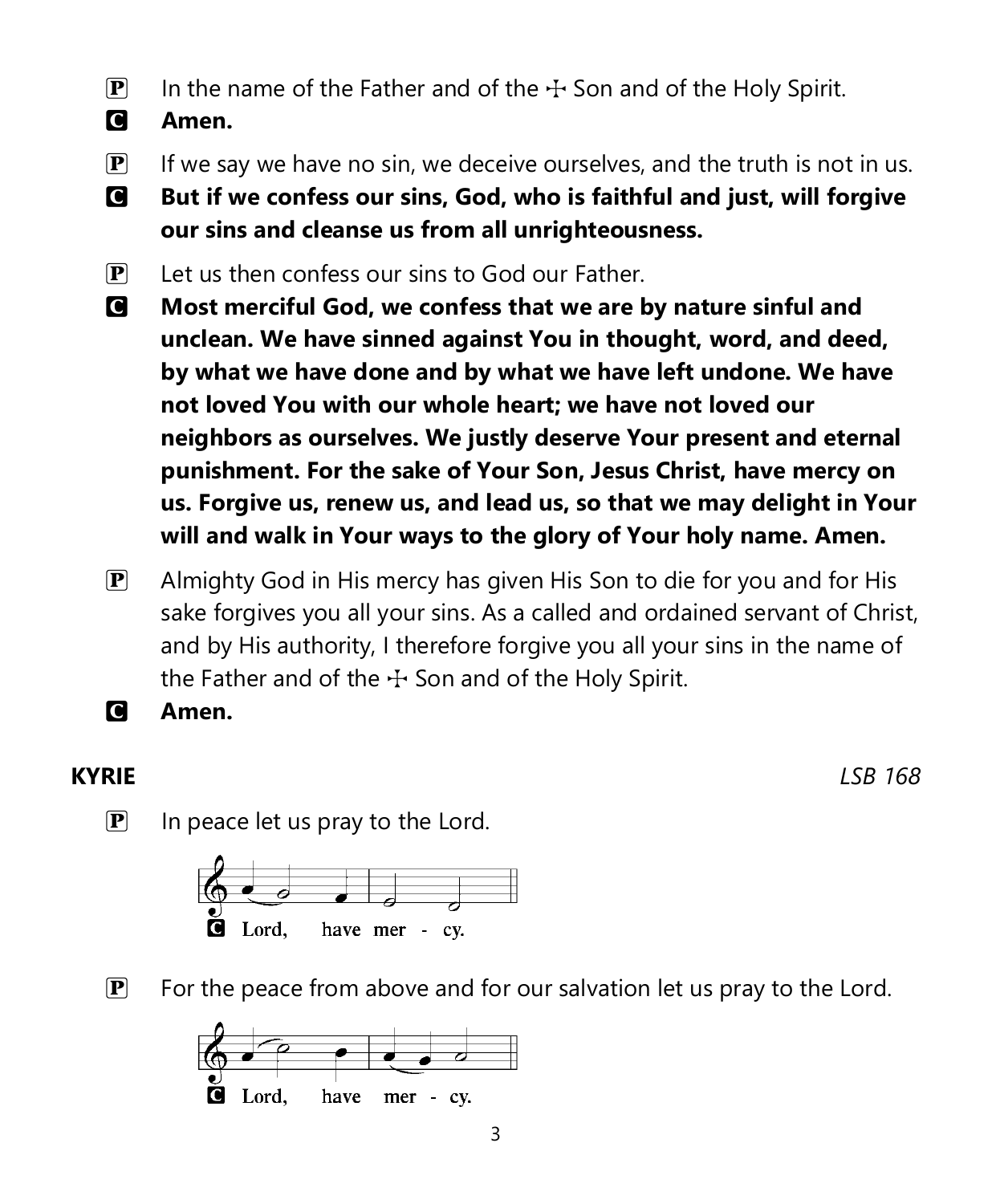$\mathbf{P}$  For the peace of the whole world, for the well-being of the Church of God, and for the unity of all let us pray to the Lord.



 $\mathbf{P}$  For this holy house and for all who offer here their worship and praise let us pray to the Lord.



 $\mathbf{P}$  Help, save, comfort, and defend us, gracious Lord.



#### **HYMN OF PRAISE: This Is the Feast** *LSB 171*

 $\mathbf{P}$  This is the feast of victory for our God. Alleluia.

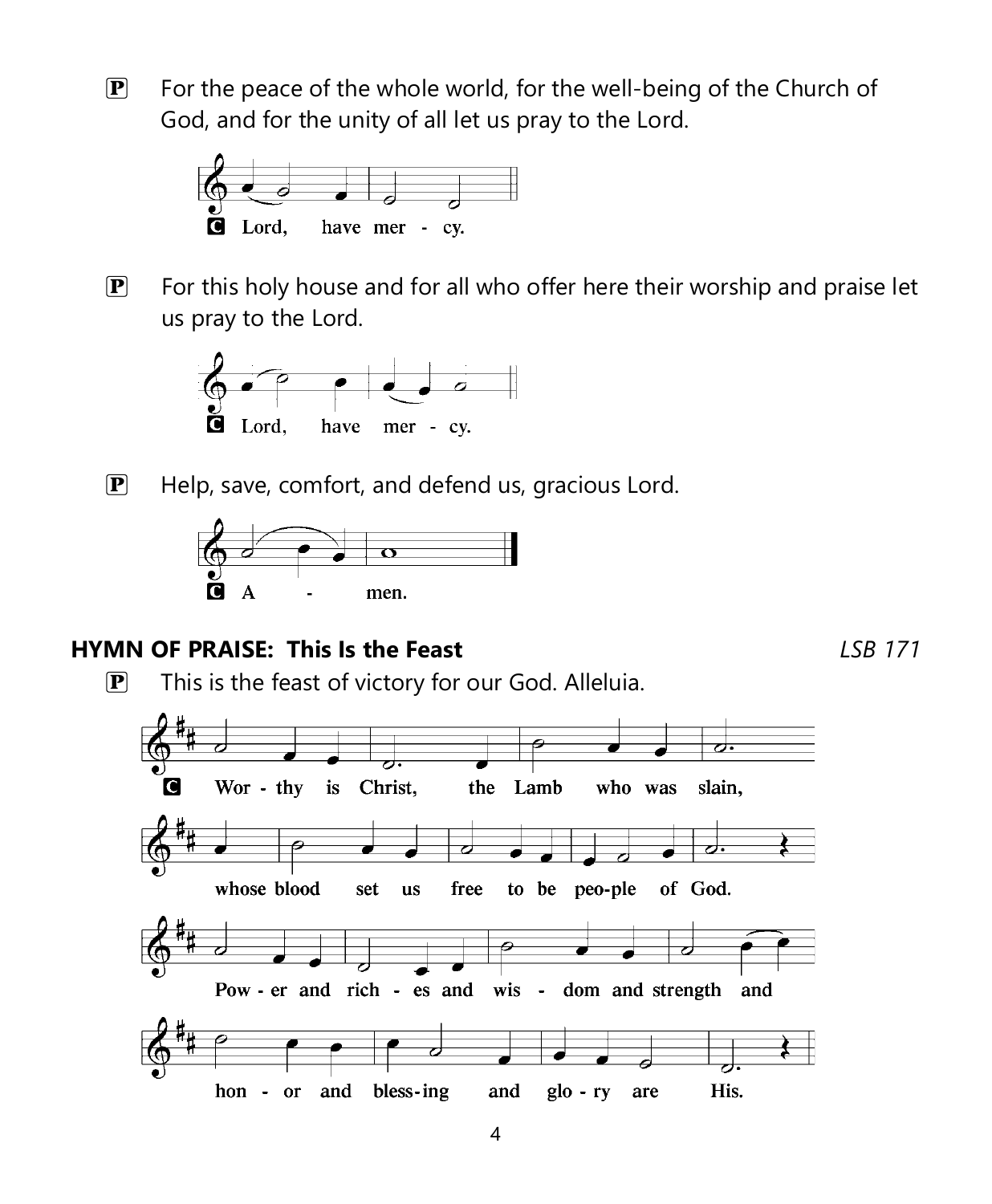

## **SALUTATION and COLLECT OF THE DAY**

- $\mathbf{P}$  The Lord be with you.
- C **And also with you.**
- $\mathbf{P}$  Let us pray.

O God, You have prepared for those who love You such good things as surpass our understanding. Cast out all sins and evil desires from us, and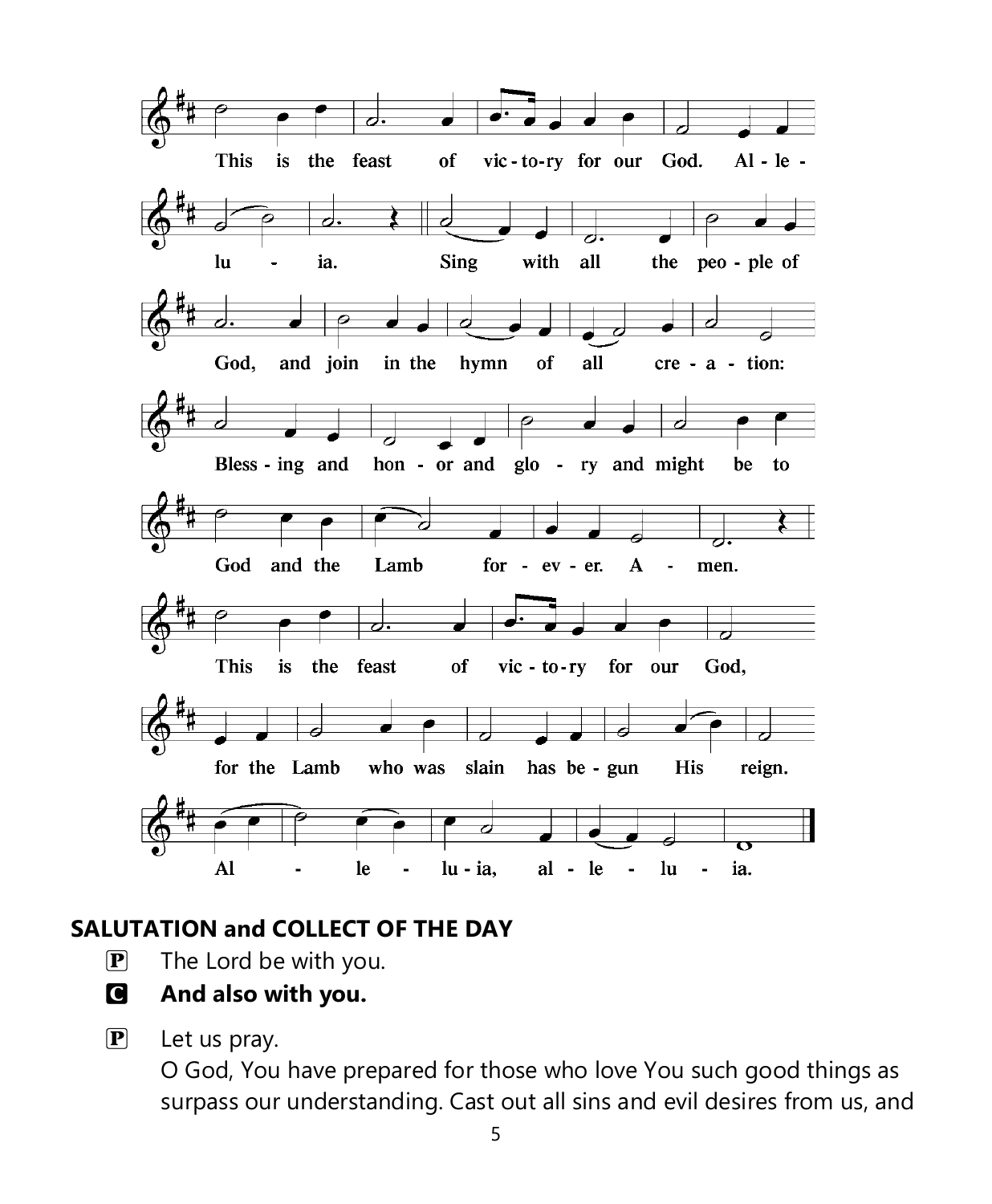pour into our hearts Your Holy Spirit to guide us into all blessedness; through Jesus Christ, Your Son, our Lord, who lives and reigns with You and the Holy Spirit, one God, now and forever.



#### C **Amen.**

*(Please be seated)*

#### **8:00 ANTHEM "I Love to Tell the Story"**

#### **OLD TESTAMENT READING** *Isaiah 65:1–9*

I was ready to be sought by those who did not ask for me; I was ready to be found by those who did not seek me. I said, "Here am I, here am I," to a nation that was not called by my name. I spread out my hands all the day to a rebellious people, who walk in a way that is not good, following their own devices; a people who provoke me to my face continually, sacrificing in gardens and making offerings on bricks; who sit in tombs, and spend the night in secret places; who eat pig's flesh, and broth of tainted meat is in their vessels; who say, "Keep to yourself, do not come near me, for I am too holy for you." These are a smoke in my nostrils, a fire that burns all the day. Behold, it is written before me: "I will not keep silent, but I will repay; I will indeed repay into their bosom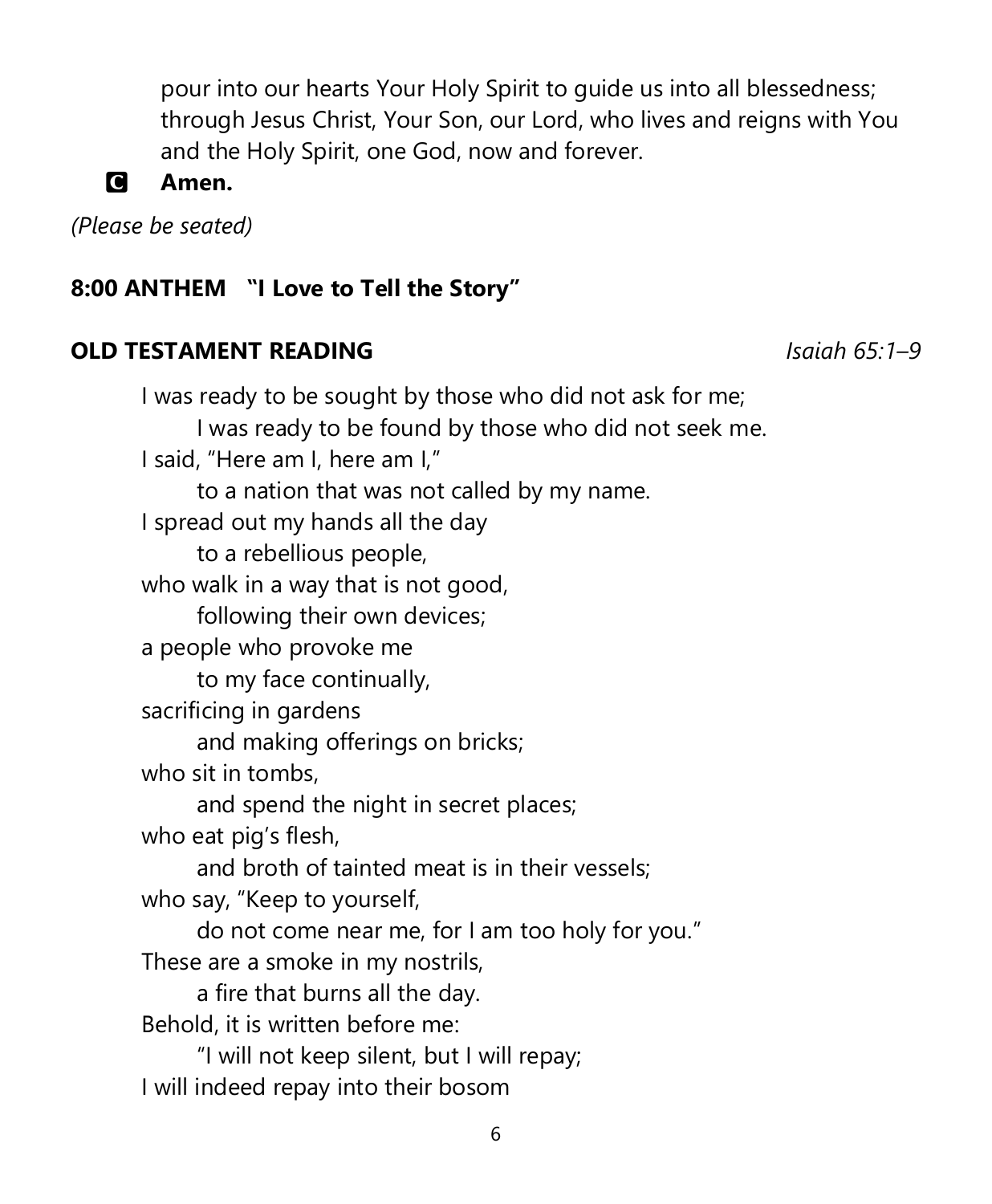both your iniquities and your fathers' iniquities together,

says the LORD;

because they made offerings on the mountains

and insulted me on the hills,

I will measure into their bosom

payment for their former deeds."

Thus says the LORD:

"As the new wine is found in the cluster,

and they say, 'Do not destroy it,

for there is a blessing in it,'

so I will do for my servants' sake,

and not destroy them all.

I will bring forth offspring from Jacob,

and from Judah possessors of my mountains;

my chosen shall possess it,

and my servants shall dwell there."

 $\mathbf{\overline{A}}$  This is the Word of the Lord.

C **Thanks be to God.**

#### **EPISTLE READING** *Galatians 3:23—4:7*

Now before faith came, we were held captive under the law, imprisoned until the coming faith would be revealed. So then, the law was our guardian until Christ came, in order that we might be justified by faith. But now that faith has come, we are no longer under a guardian, for in Christ Jesus you are all sons of God, through faith. For as many of you as were baptized into Christ have put on Christ. There is neither Jew nor Greek, there is neither slave nor free, there is neither male nor female, for you are all one in Christ Jesus. And if you are Christ's, then you are Abraham's offspring, heirs according to promise.

I mean that the heir, as long as he is a child, is no different from a slave, though he is the owner of everything, but he is under guardians and managers until the date set by his father. In the same way we also, when we were children, were enslaved to the elementary principles of the world. But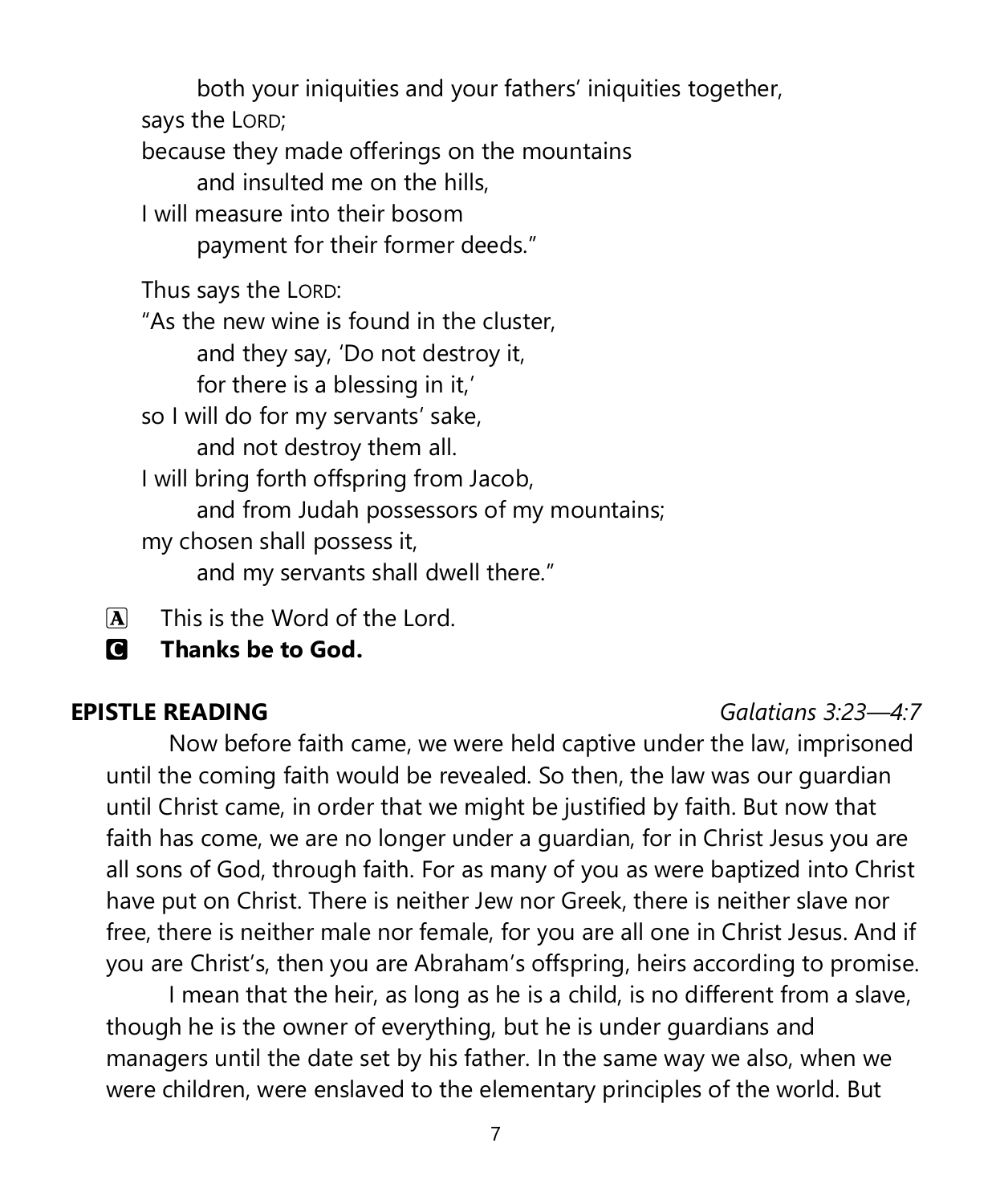when the fullness of time had come, God sent forth his Son, born of woman, born under the law, to redeem those who were under the law, so that we might receive adoption as sons. And because you are sons, God has sent the Spirit of his Son into our hearts, crying, "Abba! Father!" So you are no longer a slave, but a son, and if a son, then an heir through God.

 $\mathbf{\overline{A}}$  This is the Word of the Lord.

C **Thanks be to God.**

*(Please rise)*



#### **HOLY GOSPEL** *Luke 8:26–39*

 $\mathbf{P}$  The Holy Gospel according to St. Luke, the eighth chapter.

### **C** Glory to You, O Lord.

Then they sailed to the country of the Gerasenes, which is opposite Galilee. When Jesus had stepped out on land, there met him a man from the city who had demons. For a long time he had worn no clothes, and he had not lived in a house but among the tombs. When he saw Jesus, he cried out and fell down before him and said with a loud voice, "What have you to do with me, Jesus, Son of the Most High God? I beg you, do not torment me." For he had commanded the unclean spirit to come out of the man. (For many a time it had seized him. He was kept under guard and bound with chains and shackles, but he would break the bonds and be driven by the demon into the desert.) Jesus then asked him, "What is your name?" And he said, "Legion," for many demons had entered him. And they begged him not to command them to depart into the abyss. Now a large herd of pigs was feeding there on the hillside, and they begged him to let them enter these. So he gave them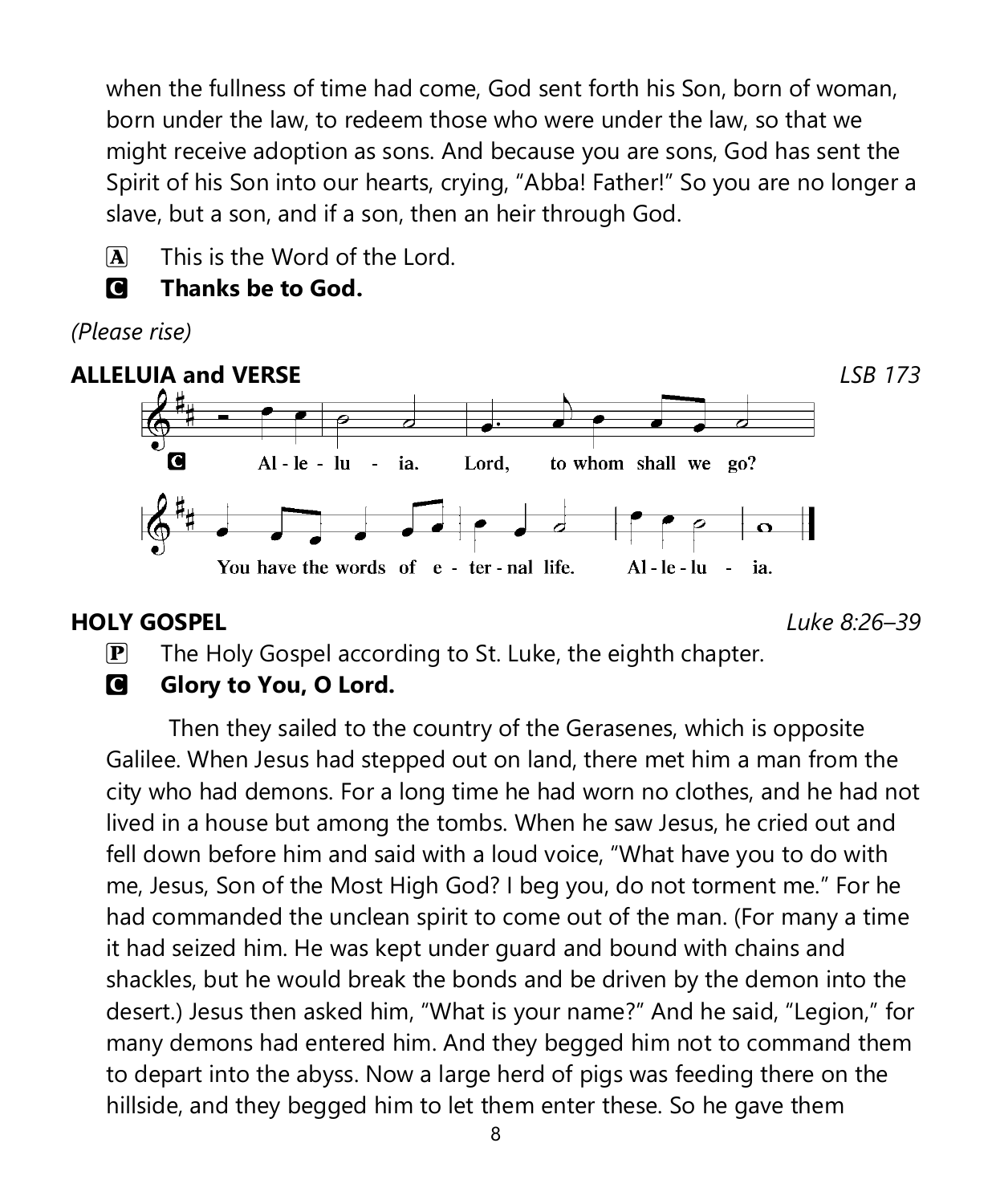permission. Then the demons came out of the man and entered the pigs, and the herd rushed down the steep bank into the lake and were drowned.

When the herdsmen saw what had happened, they fled and told it in the city and in the country. Then people went out to see what had happened, and they came to Jesus and found the man from whom the demons had gone, sitting at the feet of Jesus, clothed and in his right mind, and they were afraid. And those who had seen it told them how the demon-possessed man had been healed. Then all the people of the surrounding country of the Gerasenes asked him to depart from them, for they were seized with great fear. So he got into the boat and returned. The man from whom the demons had gone begged that he might be with him, but Jesus sent him away, saying, "Return to your home, and declare how much God has done for you." And he went away, proclaiming throughout the whole city how much Jesus had done for him.

 $\left| \mathbf{P} \right|$  This is the Gospel of the Lord.

C **Praise to You, O Christ.**

*(Please be seated)*

| <b>HYMN</b>   | Spread the Reign of God the Lord | <b>LSB 830</b>     |  |
|---------------|----------------------------------|--------------------|--|
| <b>SERMON</b> | "Go and Tell"                    | Text: Luke 8:26-39 |  |
| (Please rise) |                                  |                    |  |

#### **APOSTLES' CREED**

C **I believe in God, the Father Almighty, maker of heaven and earth.**

**And in Jesus Christ, His only Son, our Lord, who was conceived by the Holy Spirit, born of the virgin Mary, suffered under Pontius Pilate, was crucified, died and was buried. He descended into hell.**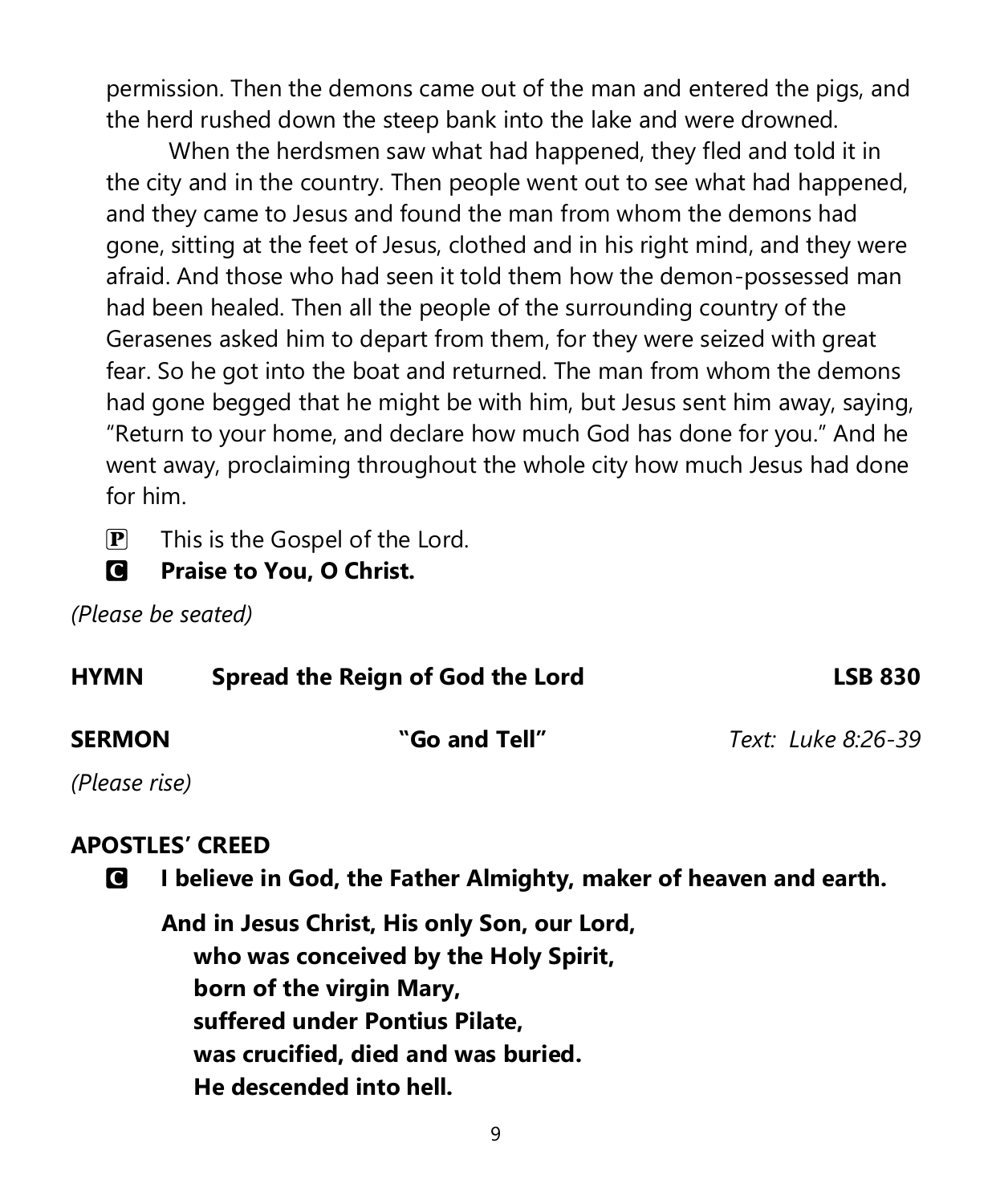**The third day He rose again from the dead. He ascended into heaven and sits at the right hand of God the Father Almighty. From thence He will come to judge the living and the dead.**

**I believe in the Holy Spirit, the holy Christian Church, the communion of saints, the forgiveness of sins, the resurrection of the body, and the life** T **everlasting. Amen.**

#### **PRESENTATION OF OUR OFFERINGS TO THE LORD**

*(As our offerings are brought forward, we sing the Offertory)*

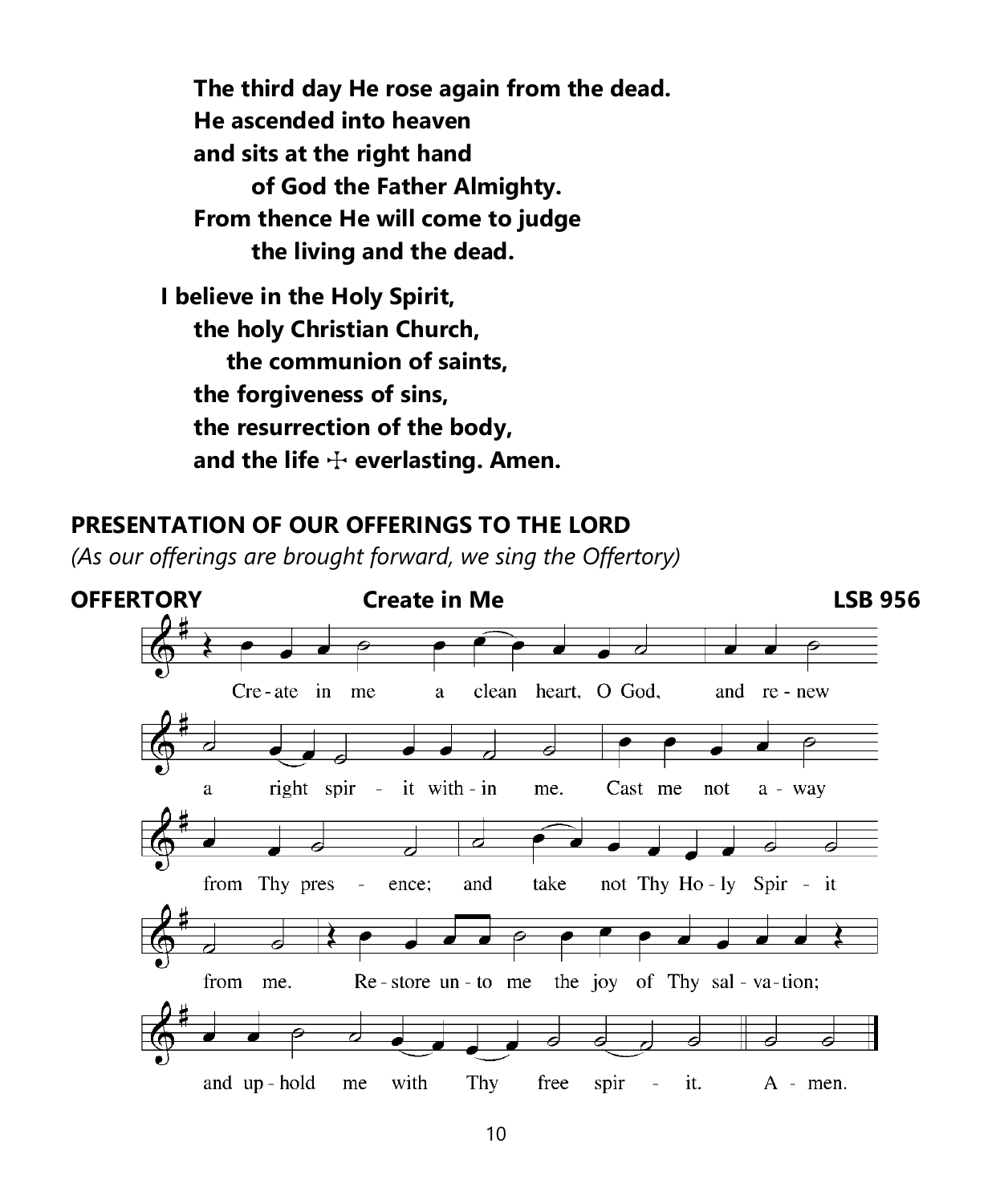#### **PRAYER OF THE CHURCH**

*(Following each petition, congregation responds "hear our prayer")*

### **LORD'S PRAYER**

C **Our Father who art in heaven, hallowed be Thy name, Thy kingdom come, Thy will be done on earth as it is in heaven; give us this day our daily bread; and forgive us our trespasses as we forgive those who trespass against us; and lead us not into temptation, but deliver us from evil. For Thine is the kingdom and the power and the glory forever and ever. Amen.**

#### **BENEDICTION** *LSB 183*

 $\mathbf{P}$  The Lord bless you and keep you. The Lord make His face shine on you and be gracious to you. The Lord look upon you with favor and  $\pm$  give you peace.

C **Amen.**

*(Please be seated)*

#### **HYMN On What Has Now Been Sown LSB 921**

Divine Service, Setting Two from Lutheran Service Book Unless otherwise indicated, Scripture quotations are from the ESV® Bible (The Holy Bible, English Standard Version®), copyright © 2001 by Crossway, a publishing ministry of Good News Publishers. Used by permission. All rights reserved. Created by Lutheran Service Builder © 2022 Concordia Publishing House.